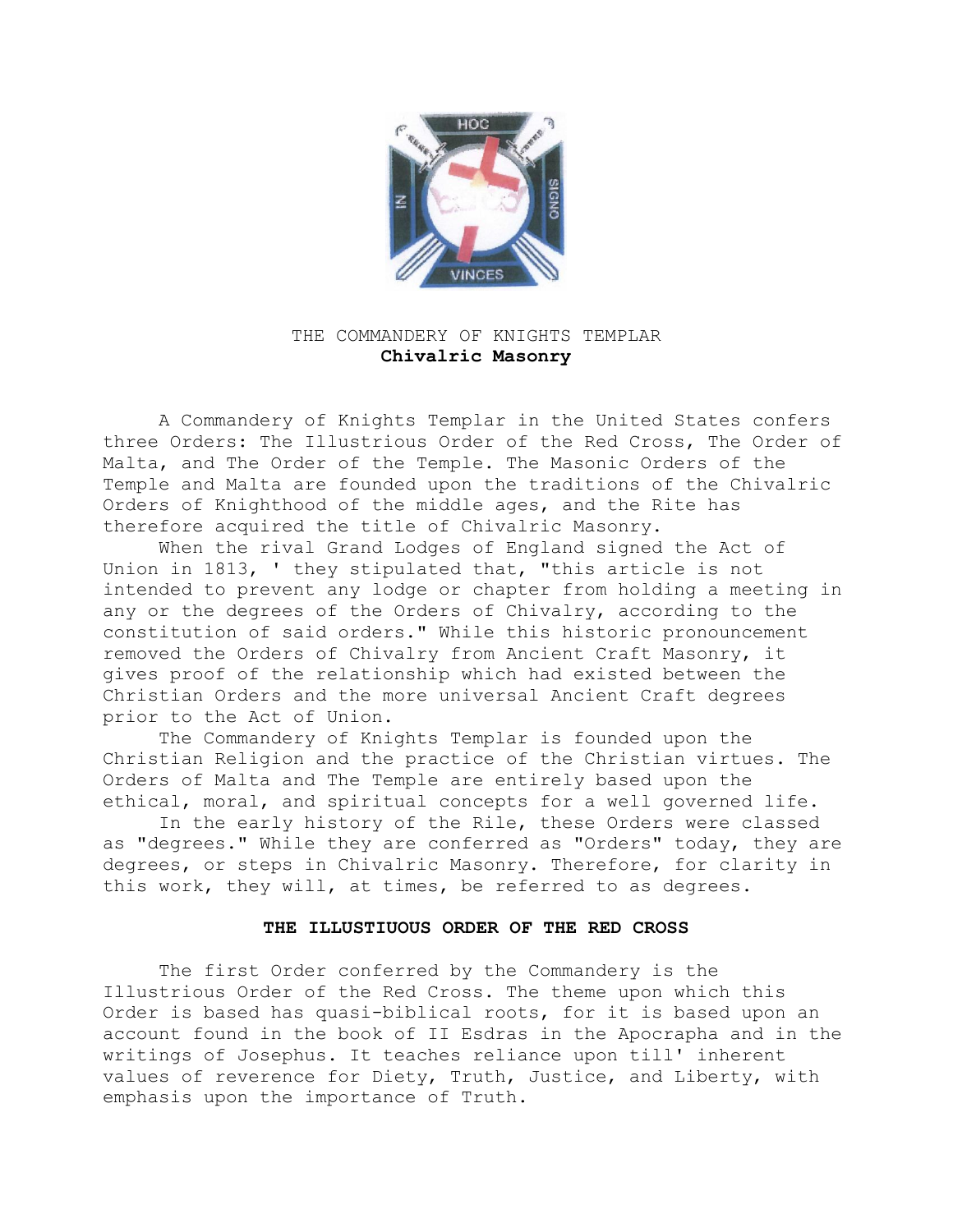In Hebrew history, the story upon which this degree is, based would chronologically follow that of The Super Excellent Master's Degree and properly follows that sequence in the York Rite system. While there is nothing of a Christian nature in the degree, it forms an appropriate link between the teachings of the Old Testament and that of the New Testament.

A number of Red Cross degrees are found-in various Masonic systems. Many of these have no relation one with the other, with respect to historical eras, degree content, or moral precepts contained therein. However, the ingredients of our Red Cross degree are today found in degrees conferred by Irish Templar's, Scottish Royal Arch Masons, and The Ancient and Accepted Scottish Rite, by other names. While the ingredients are the same, the Templar Red Cross degree has been radically changed in many respects and is therefore unique. This degree does not exist in the British Templar system but is known to many of their members as The Red Cross of Babylon.

This Order was first conferred in the American Colonies in a "Council of Red Cross Knights," which was formed for that purpose. The term "knight" as used in this connotation has no reference to chivalric knighthood "miles," but rather the old Latin usage of "eques" meaning of equestrian rank.

Thomas Smith Webb has been credited with placing this degree within the American Templar system and providing for its conferral by Encampments of Knights Templar during the formative period, at the end of the 18th century. During the 19th century several unsuccessful attempts were made to drop the Red Cross from the American system to provide compatibility with British Templar which only recognized the Order of Knight Templar, with Knight of Malta attached as an optional addendum.

The Commandery of Knights Templar will open a "Council of the Illustrious Order of the Red Cross," and create the candidates "Companions" of that Order.

## **The Order of Malta**

The ritual of the Order of Malta is purely Christian and when conferred in full form, is one of the most striking and impressive of the degrees in the York Rite system.

The "Masonic" degree is supposed to have originated in Scotland in the 18th century. There was originally very little substance to the ritualistic work and the degree consisted primarily of a series of questions and answers and a means of recognition among the members. The degree entered the American Colonies informally toward the end of the 18th century and was usually communicated only to Knights Templar.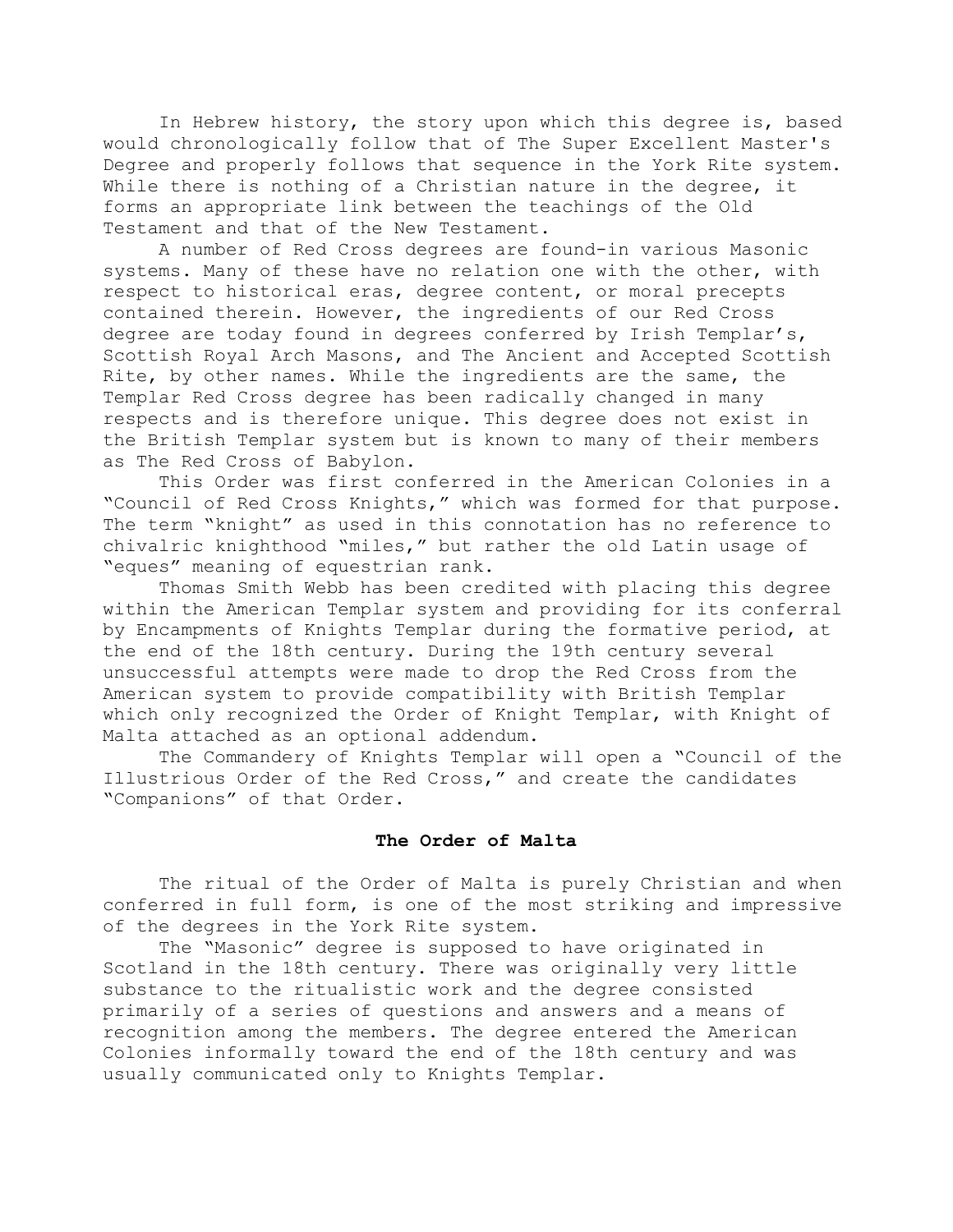As late as 1850, there was no standard ritual for the Order of Malta. American Grand Encampments (Grand Commanderies) conferred the work as they knew it. The degree was revised and expanded and an accepted form of conferral was exemplified at the Triennial Conclave of the Grand Encampments at Boston in 1850, however, no rituals were authorized or printed. At that time the Order of Malta was conferred after the Order of the Temple, not as a higher degree, but rather as an append ant order.

Attempts to standardize the various Templar degrees proceeded with the Grand Encampment but it was not until 1883 that the ritual for the Order of Malta was finalized and printed by the Grand Body. The approved ritual was practically the same as had been conferred in Massachusetts for many years and is almost identical to the Order as conferred in England today.

The Commandery of Knights Templar opens a "Priory of Knights of Malta" for the conferral of this Order. The work includes a pass degree termed "Knights of St. Paul, or the Mediterranean Pass." In accordance with the history of the original Knights of Malta, the degree creates the candidate a Knight Hospitaler of St. John of Jerusalem, Palestine, Rhodes and Malta.